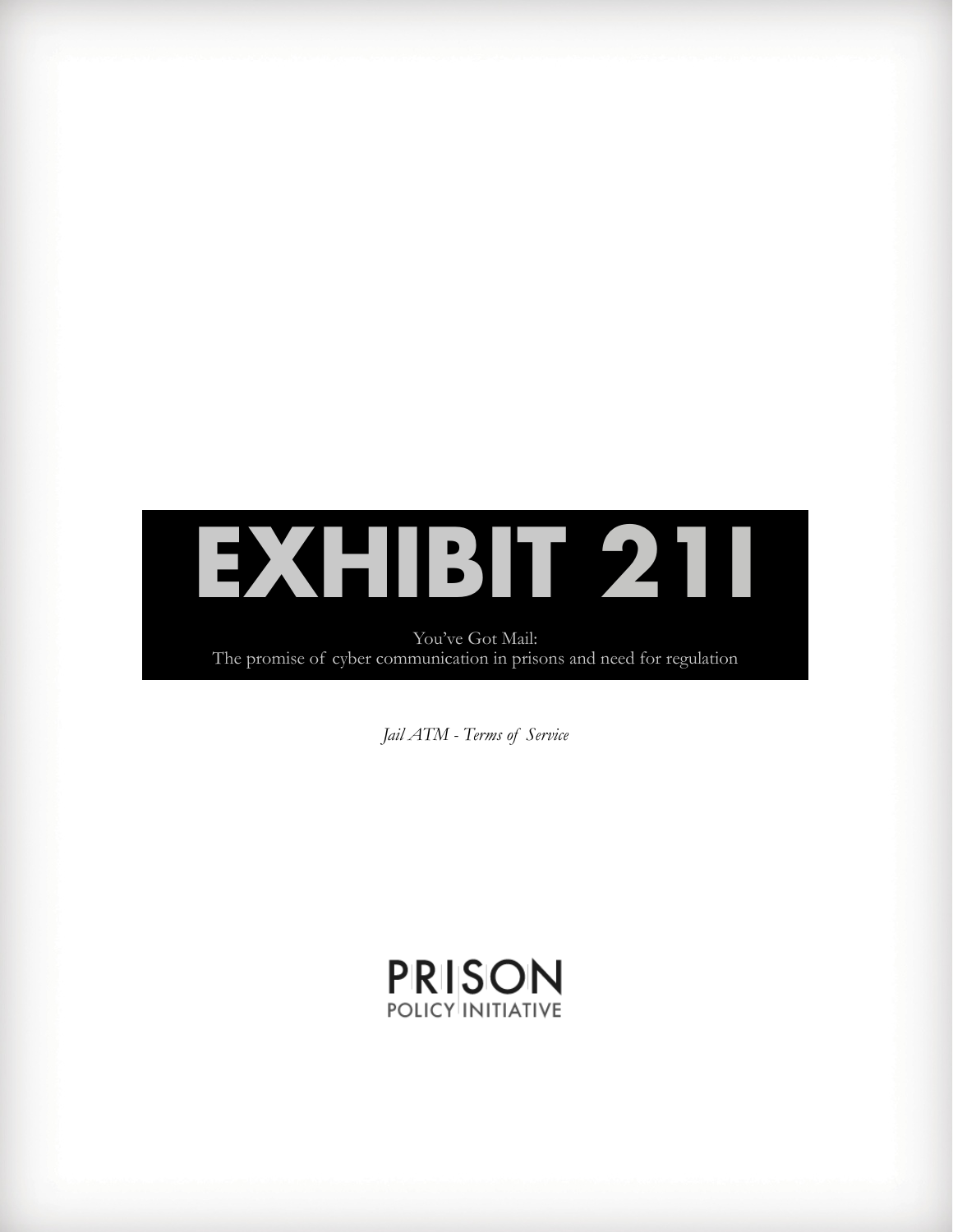#### **Tech Friends / JailATM https://deposits.jailatm.com/webdeposits/Terms\_close.aspx Cached copy at: http://www.webcitation.org/6eIDS2iLs**

# **TERMS OF AGREEMENT**

By clicking "I Agree" or by submitting payment information through the JailATM™ service, I indicate that I have read, fully understand, and agree to the following terms and conditions. In consideration for the use of the JailATM™ services, I agree to pay a fee to Tech Friends, Inc. for each transaction. I authorize Tech Friends, Inc. through the JailATM™ service to charge my bank card for the transaction amount plus any associated JailATM™ service fee for each transaction I initiate.

I understand that a charge by JailATM™ will appear on my card statement.

I approve this charge to my credit card and agree to pay the total amount due according to the payment rules and regulations of the card issuer.

I understand that all transactions are subject to additional fees imposed by the correctional facility. I understand and accept that any dispute arising from these additional fees are strictly with the correctional facility and not with Tech Friends, Inc. or the services offered by this website. In any event, the JailATM™ transaction will be considered complete, accepted and final. In the case of a billing or accounting dispute with the detention facility, I agree that it is not the responsibility of the JailATM™ service or Tech Friends, Inc. NO REFUNDS WILL BE GIVEN FOR EMAIL, VIDEO VISITATION, OR GIFT PACK PURCHASES. For Commissary gift card purchases, I will refer to the Tech Friends, Inc. Commissary Refund Policy for my specific state.

I understand that certain card issuers may charge additional fees including "cash advance" fees as a result of transactions processed through this service. I understand that neither Tech Friends, Inc. or the JailATM™ service is responsible for any fees assessed by the card issuer.

I understand that any non-payment of the transaction amount will be turned over to a collection agency and litigation procedures will begin. I also understand that I am responsible for paying any JailATM™ service charges arising from pursuing payment such as collection fees, court fees, attorney fees, etc.

### COMMISSARY REFUND POLICY

**Illinois Residents Only:** If you have a complaint, first contact the customer assistance division of **Tech Friends**, Inc. by email at support@jailatm.com, by mail at PO Box 16480, Jonesboro, AR 72403, or by phone at 1-877-810-0914. If you still have an unresolved complaint regarding **Tech Friends**, Inc. money transmission activity, please direct your complaint to the Illinois Department of Financial & Professional Regulation by phone at 1-888-298-8089 or at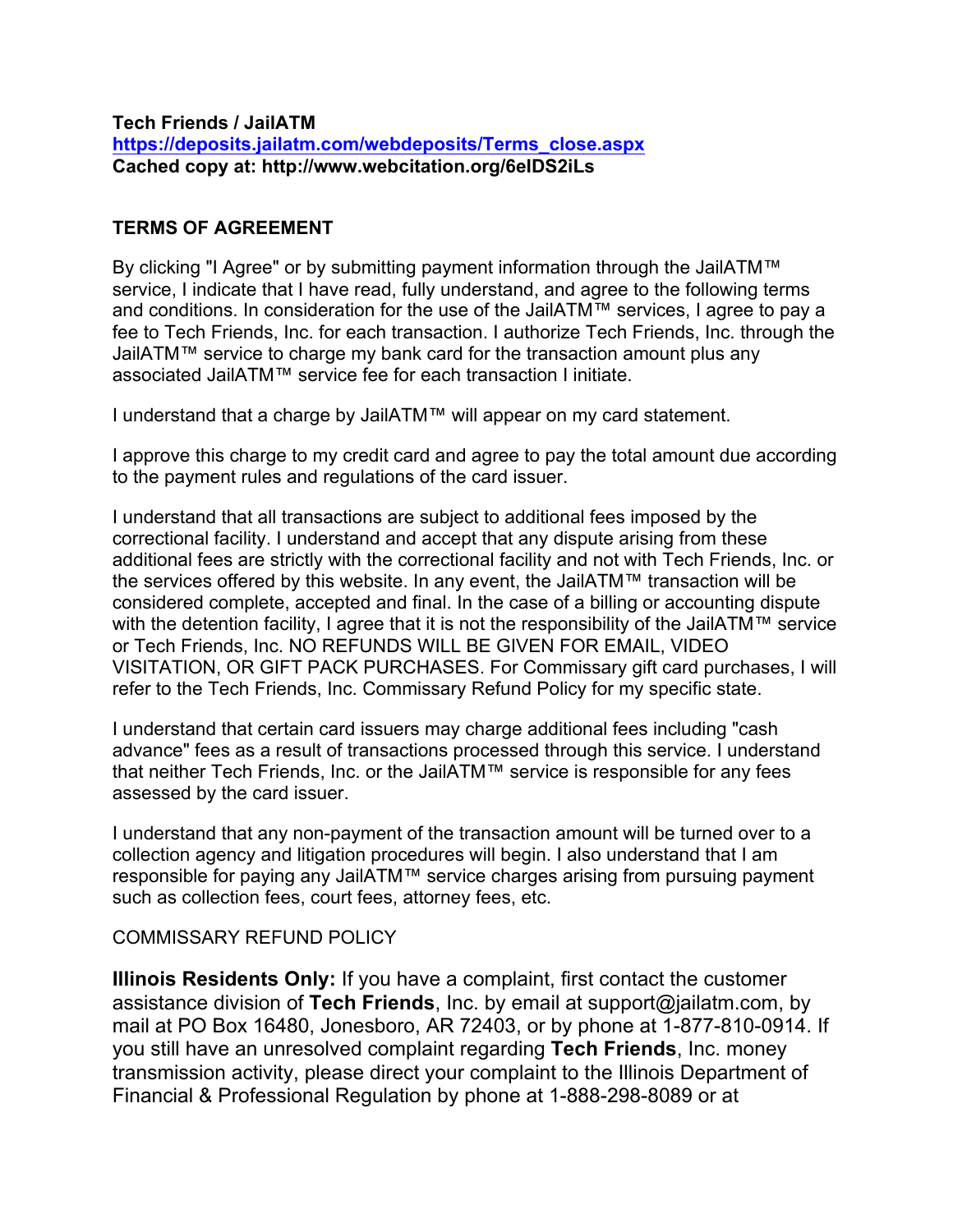www.idfpr.gov.

**Texas Residents Only:** If you have a complaint, first contact the customer assistance division of **Tech Friends, Inc. by phone at 1-877-810-0914**, by mail at PO Box 16480, Jonesboro, AR 72403, or by email at support@jailatm.com. If you still have an unresolved complaint regarding **Tech Friends**, Inc. money transmission activity, please direct your complaint to the Texas Department of Banking: In Person or U.S. mail: 2601 North Lamar Boulevard, Austin, Texas 78705-4294; Telephone Number: 1-877-276-5554; Email Address: customer.complaints@dob.texas.gov; Website Address: www.dob.texas.gov.

**California Residents Only: RIGHT TO REFUND: You, the customer, are entitled to a refund of the money to be transmitted as the result of this agreement if Tech Friends, Inc. does not forward the money received from you within 10 days of the date of its receipt, or does not give instructions committing an equivalent amount of money to the person designated by you within 10 days of the date of the receipt of the funds from you unless otherwise instructed by you. If your instructions as to when the moneys shall be forwarded or transmitted are not complied with and the money has not yet been forwarded or transmitted, you have a right to a refund of your money. If you want a refund, you must mail or deliver your written request to Tech Friends, Inc. at P.O. Box 16480, Jonesboro, AR 72403. If you do not receive your refund, you may be entitled to your money back plus a penalty of up to \$1,000 and attorney's fees pursuant to Section 2102 of the California Financial Code.**

**All Other States: No Refund Policy** It is Tech Friends, Inc. policy that once the customer has completed a transaction with JailATM.com, the transaction is final, and the customer will not be allowed to ask for the refund of the price of the transaction or fee that has been processed, even if the customer is dissatisfied with the transaction. So before making the decision to complete a transaction on JailATM.com, customers are advised to read and understand this No Refund Policy. By completing your transaction on JailATM.com, you acknowledge that you have read and agree to this No Refund Policy.

# **GOVERNING LAW**